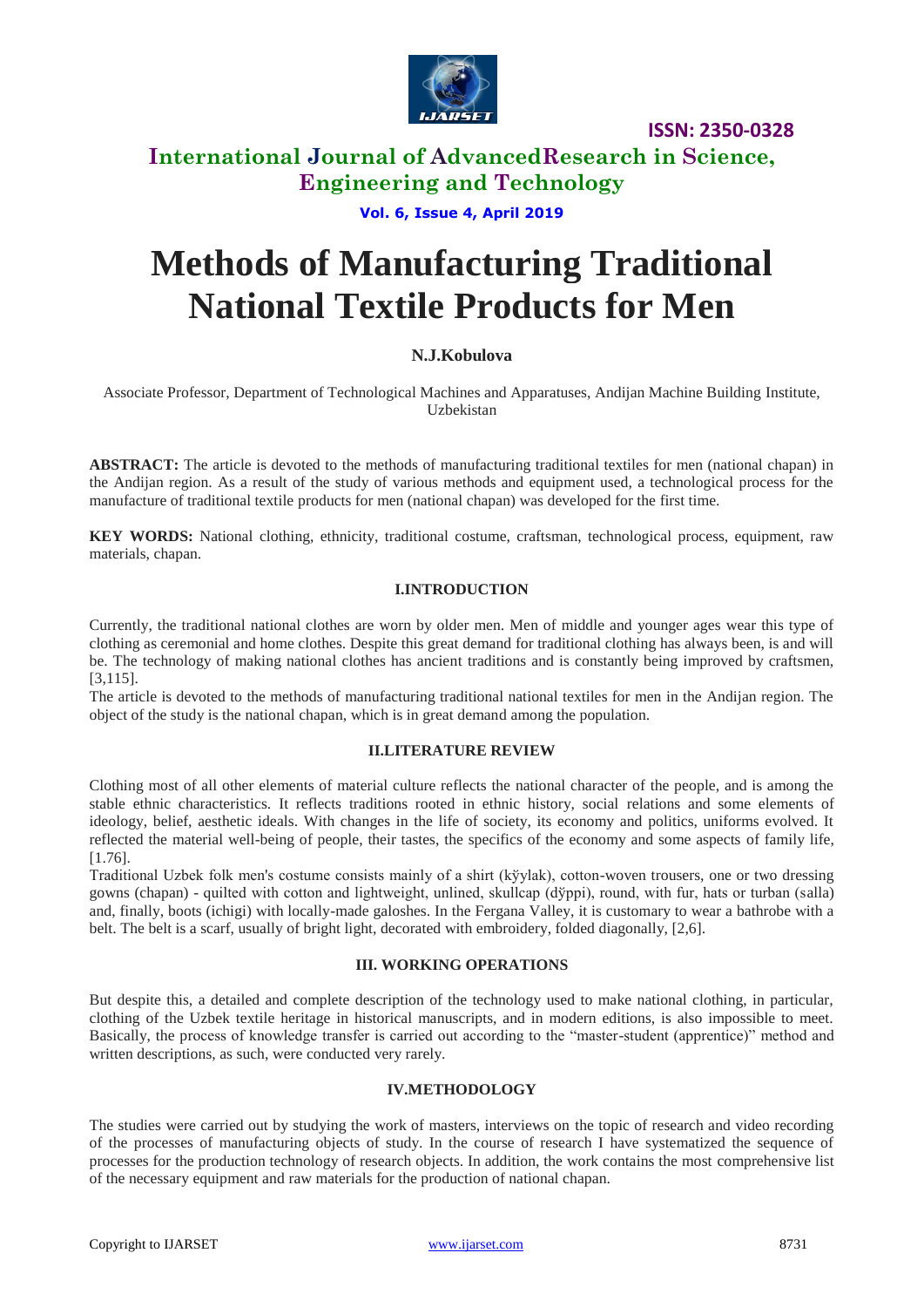

# **International Journal of AdvancedResearch in Science, Engineering and Technology**

**ISSN: 2350-0328**

## **Vol. 6, Issue 4, April 2019**

## **V. RESULTS OF RESEARCH**

The technological process of manufacturing national chapana. Necessary equipment: - Scissors, needles, thimble, sewing machine. Required raw materials: - The main fabric, lining fabric, hem, edging, thread, cotton wool or batting.

#### **A. THE CHOICE OF MATERIAL.**

For the manufacture of chapan first choose the material. Currently, fabrics such as alak (cotton fabric), Austrian velor, running, suede, etc. are used for the top of chapan.

Cotton alak and edging atlas are made by Kokand craftsmen, the rest are Chinese-made fabrics. One bunch (4 m) of edging atlas is estimated at 4000 soums. Lining fabrics are purchased in Tashkent. Consumables for one chapana are:

- National Alak (width 42 cm) - 6.2 m;

- edge satin (width 80 cm) 0.8 m;
- lining chintz (shchir. 80 cm) 4 m;
- cotton wool (batting)  $-0.8$  kg  $(2 \text{ m})$ ;

 $-$  edging  $-4$  m;

- a skein of thread - 1 cm.

## **2. CUT THE CHAPANA**

Firstly, 1 meter of the upper fabric is folded along two times and the chapan sleeves are cut out of the fabric folded in this way and cut at length at a slight angle. The camp (base) of chapan is cut out as follows. Top fabric folds in half. The length of the folded fabric is 1.4 meters. In the upper part of the part, a bend is made down 28 cm. On this part, the remaining fabric folded in two layers is applied. From it, cut out the front wedge of chapan. This part is taken 5 cm longer than the camp. The hem of the wedge has a width of 35-38 cm, and the top is 8 cm. A chapan collar 8 cm wide and a side part are cut out of the remaining fabric,(Fig.1).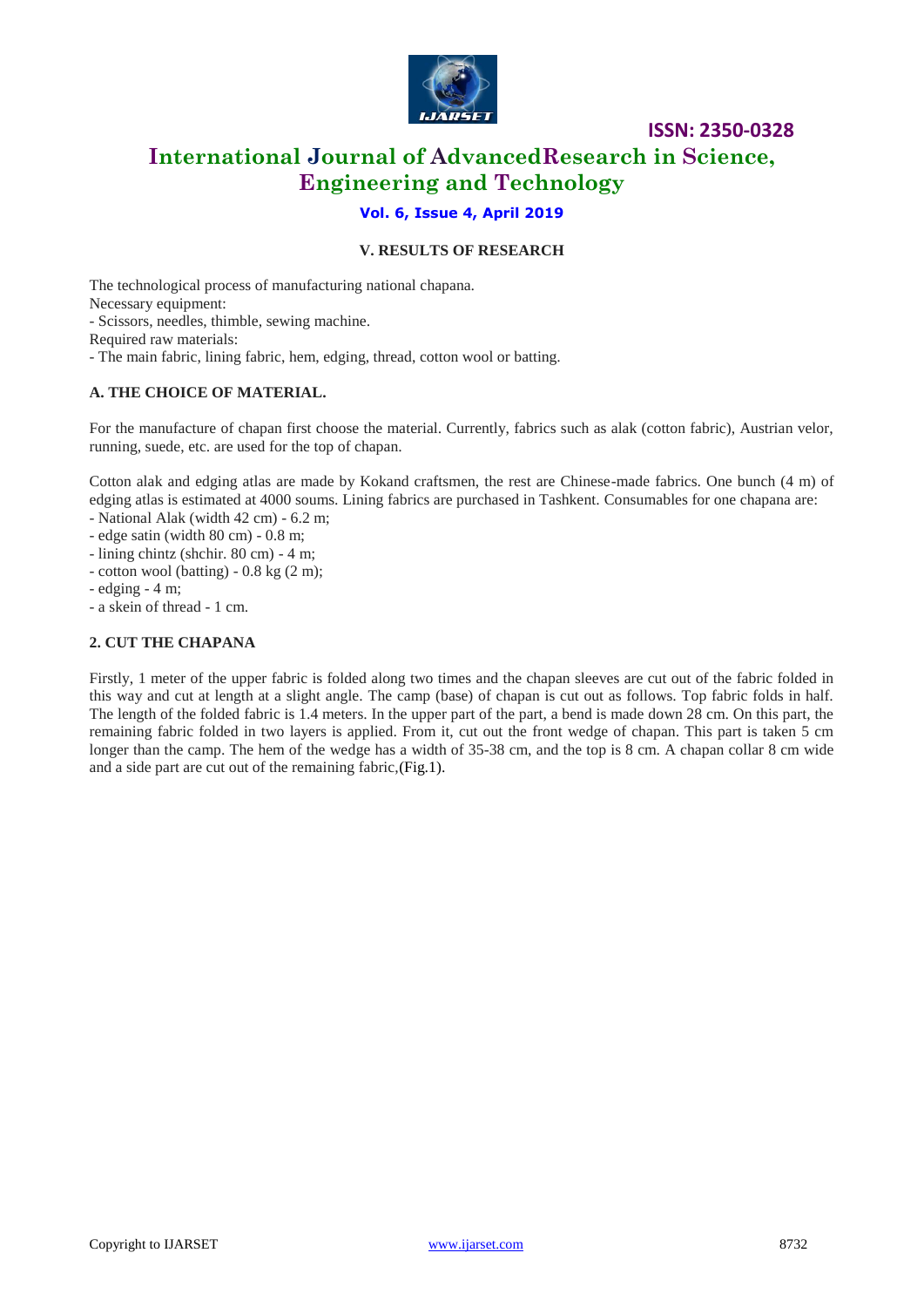

**ISSN: 2350-0328**

# **International Journal of AdvancedResearch in Science, Engineering and Technology**

# **Vol. 6, Issue 4, April 2019**



Fig.1. Chapan manufacturing process flow diagram

For the side of the fabric folded in two layers. The width of the bottom takes 2 cm more. At the top, from the side of the fold, a recess is made under the sleeves, and at the bottom a small incision is made. The fabric folded for the mill is folded along the width and cut out the front and rear shelves.

Further, on the back of the shelf cut a notch under the collar without reaching 3 cm to the bottom fabric. The collar notch on the front shelf and the trimmed part tuck at an angle and cut off along the fold line. From the cut-off flap cut out a wedge of sleeves.

The front shelf at the fold line is cut to the bottom, on top of the notch of the collar measure 40 cm and put a control line. From the atlas to the oblique cut out the edge. Edge has an extension to the top. Edge pieces are stitched on a sewing machine.